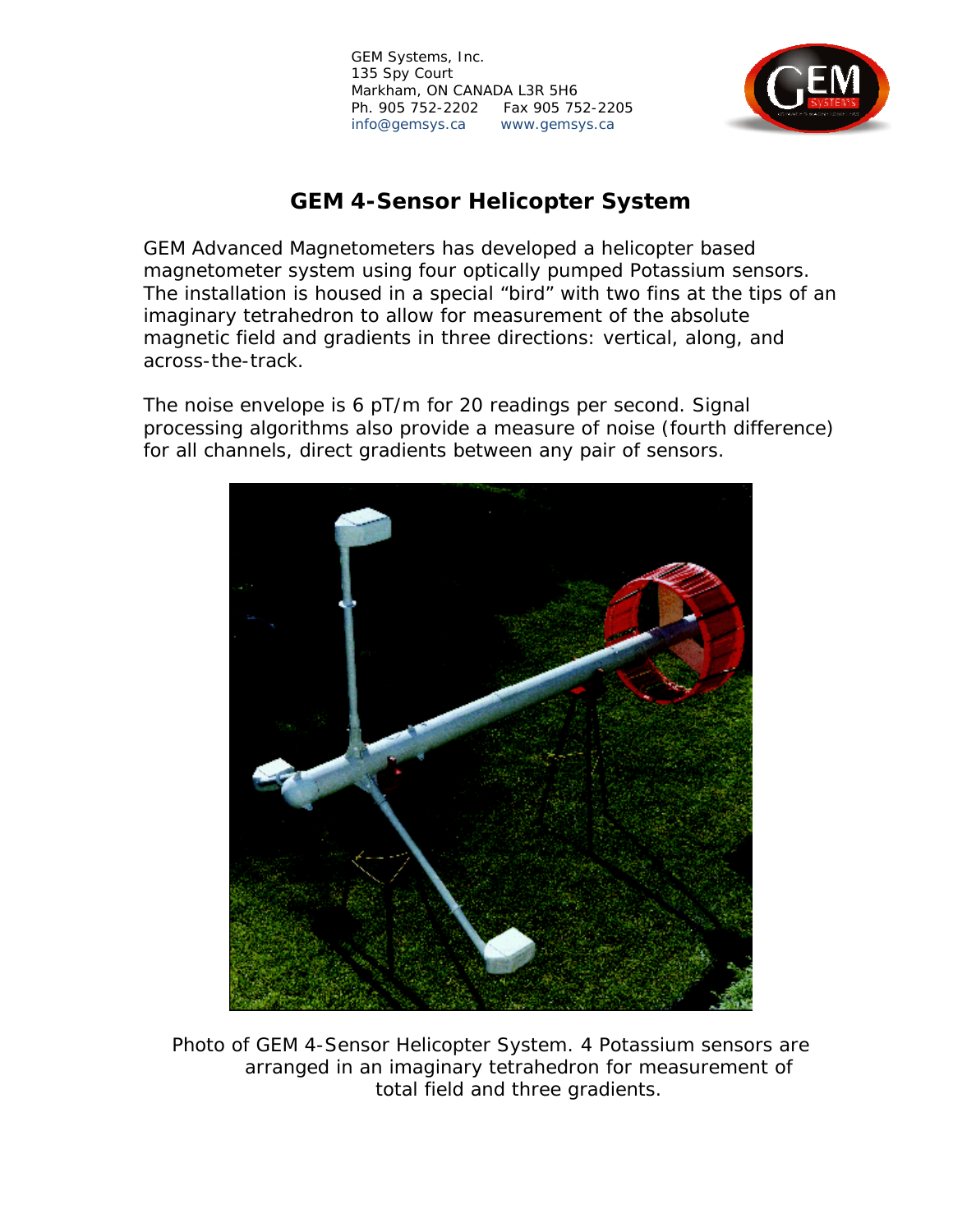

# **Optically Pumped Potassium "SuperSenser" Technology**

GEM is unique as the only commercial supplier of Potassium magnetometers -- the highest sensitivity and absolute accuracy optically pumped systems available. The GSMP-30A system extends these characteristics to the next generation of even higher performance instruments.

Major benefits of the GSMP-30A include:

- Acquisition of very high resolution and accuracy data. Potassium systems are a minimum of 10 times more sensitive than cesium optically pumped systems.
- Proven reliability and predictability of results. The natural physics of Potassium narrow line spectra minimizes heading and orientation errors to negligible levels.
- Minimization of maintenance costs. Once a system is purchased, there is no need to return it for periodic optical alignment. This significantly reduces servicing and shipping costs over the lifetime of an instrument.
- Enhanced survey efficiency. The GSMP-30A minimizes operating requirements, such as warm up times, that slow surveys down.
- High bandwidth (Nyquist frequency of 10 Hz) for detailed spatial resolution of geologic features.
- Minimal power requirements of 5 to 6 watts.
- Interfacing to standard commercial data acquisition systems via serial RS-232 communications.
- Low noise. The following example shows data from a low-height flight acquired by SOREQ – the Israeli Nuclear Energy Agency.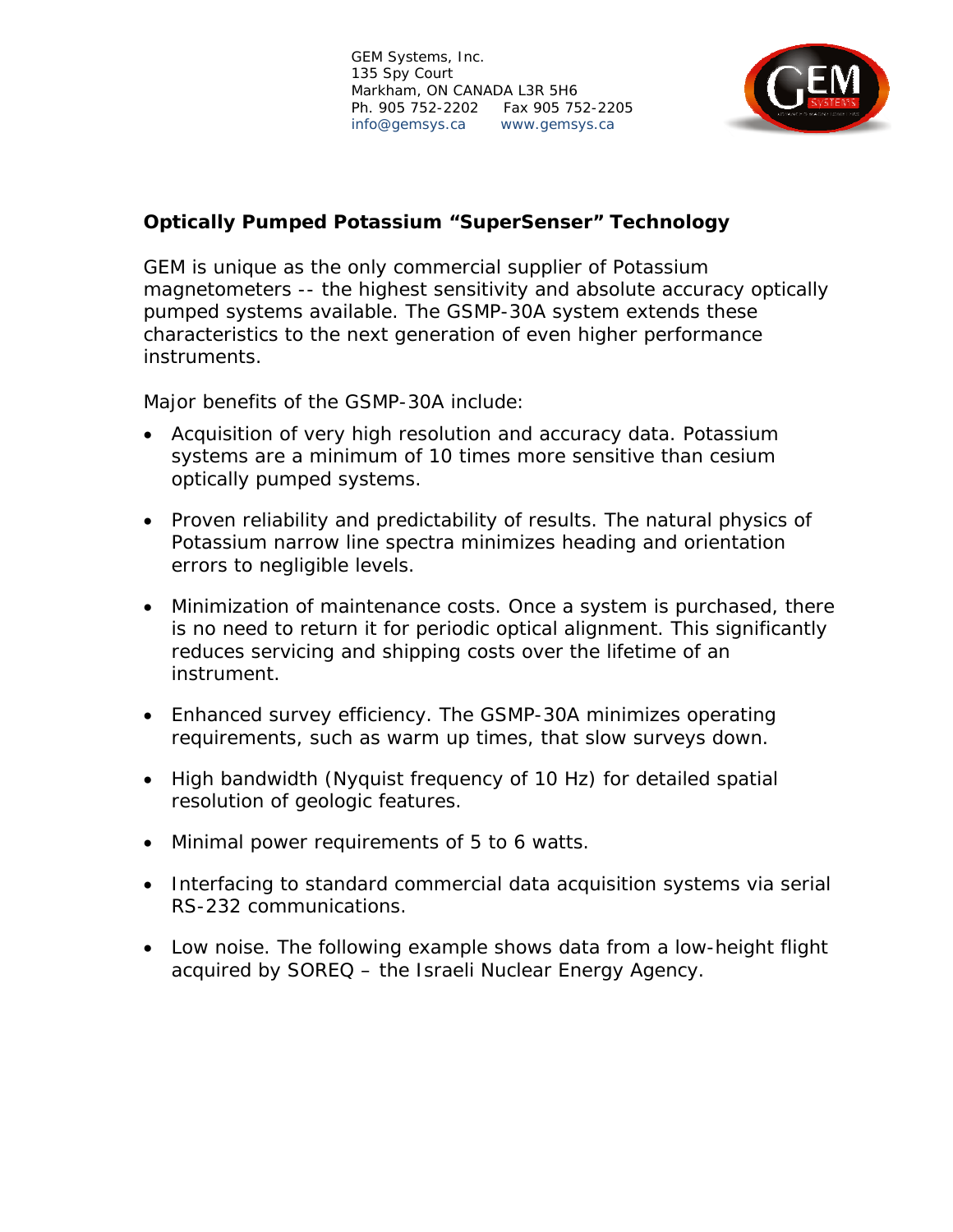



*Sample Airborne Data from Soreq. Peak-to-Peak noise is between 5 and 10 pT.* 

#### **Gradiometer Configuration**

Four optically pumped Potassium sensors are used in a special configuration to measure tri-directional gradients. The sensors are placed in the back end of the bird shell and the tips of three fins, 3 to 4 m apart from each other. Average periods in the four Potassium frequencies are measured by a special computerized frequency counter and converted into magnetic field units. The differences in readings are taken and divided by the sensor spacings.

Horizontal across track gradient is measured directly from the readings of the two lower (horizontal) sensors. The vertical is determined from the average field measured by horizontal sensor and the sensor in the vertical fin. Horizontal along-the-track gradient is based on the average field from the three sensors placed in the fins and the bird-end sensor. Fourth differences are calculated for all three gradients as well as four absolute values of the magnetic field.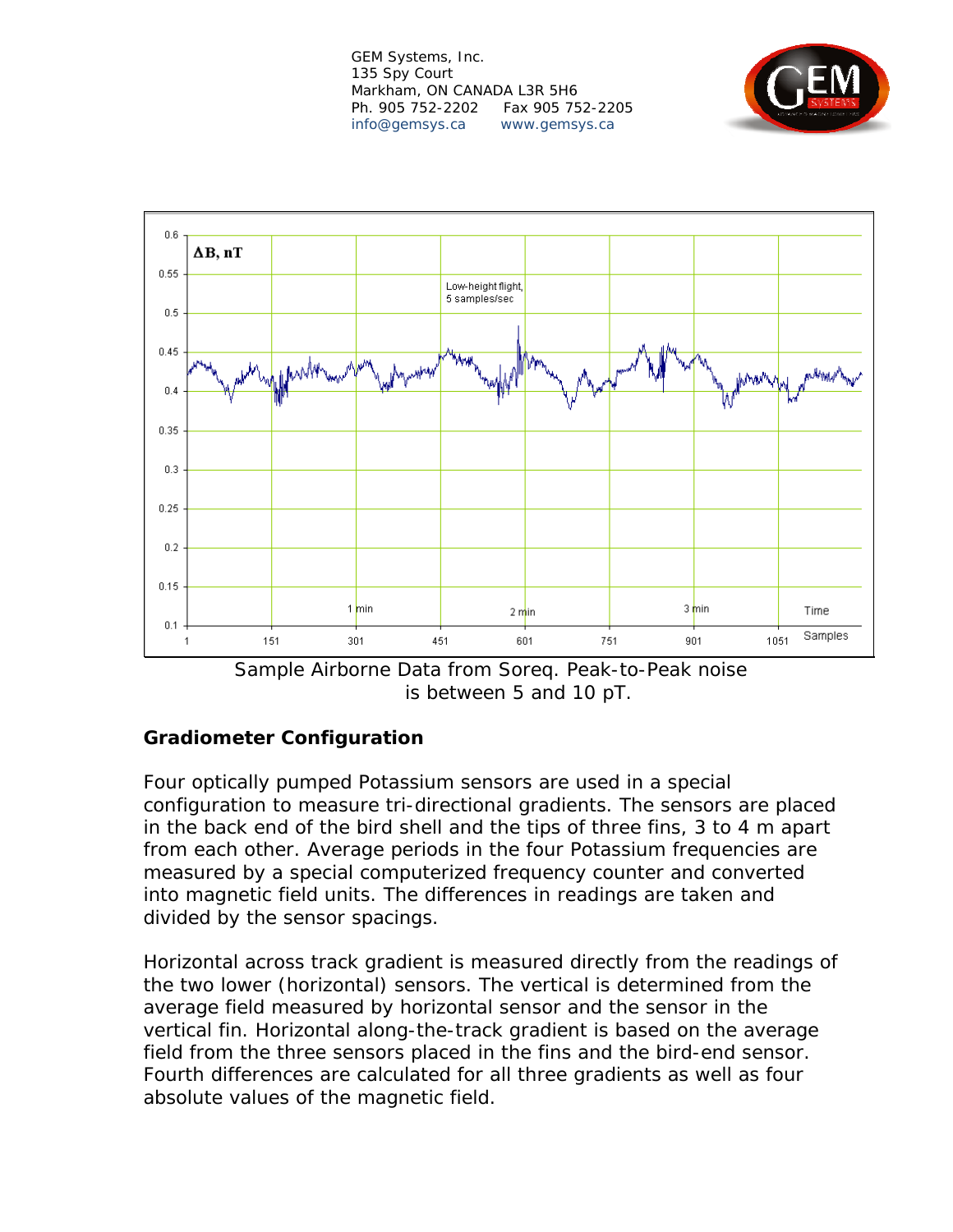

## **Bird Design**

Traditional criteria for EM birds were observed when the bird was designed. Requirements for rigidity are very much relaxed in comparison with EM birds. It is sufficient to measure gradients with 0.1% accuracy (up to 5 to 10 pT / m and beyond).

The bird's shell was therefore designed with sufficient diameter and wall thickness to accept the magnetometer sensor and support weight of sensors, fins, skirt, and its own weight with <0.1% change of relative sensor positions due to shell flexing.

The fins are spaced at 120 degrees to allow for simple calculation of gradients in all three directions; the average magnetic field of all three sensors falls in the centre of the bird shell to allow for simple determination of along-track gradient.

All three fins are 2.0m long to achieve a spacing for the vertical gradiometer equal to 3.0m. Horizontal across and along-the-track gradients are based on a sensor spacing of 3.45 and 3.76m, respectively, although the sensor in the bird shell can be moved along the shell to suit any potential requirements for different along-track configurations.

The bird skirt is designed to improve the distribution of weight along the bird shell; the fins are placed in front to overweight the skirt and to make the front end somewhat heavier in a stationary state. This ensures a downward pressure on the skirt when flying, and stable towing of the bird. Pick-up points are selected close to Euler minimum flexing points, although rigidity is not crucial.

#### **Signal Processing**

The Potassium magnetometer supplies frequency information at up to 20 times per second for precise measurement and conversion into magnetic field units.

Signals are processed through GEM's Potassium console, or the system can be interfaced to a data acquisition unit for later conversion in to magnetic field units using a formula supplied by GEM Advanced Magnetometers.